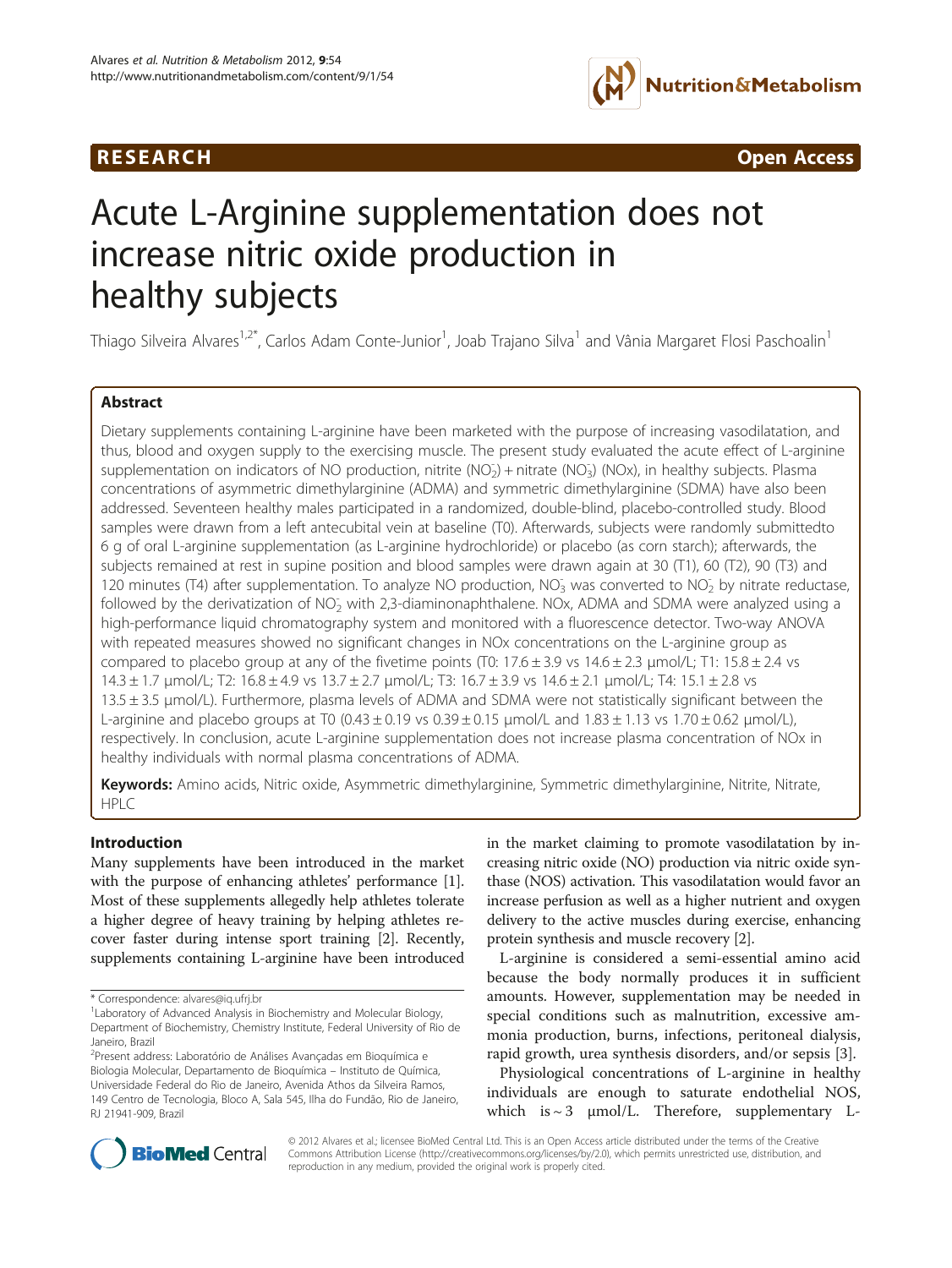arginine should not promote increased enzyme activity; consequently, no further NO production should occur. However, there is evidence describing the NO-mediated biological effects associated with L-arginine supplementation despite the fact that nitric oxide synthase (NOS) is theoretically saturated with the physiological concentration of L-arginine—hence the condition known as the 'L-arginine paradox' [[4\]](#page-6-0).

Early evidence suggests that L-arginine supplementation may help treat individuals with atherosclerosis risk factors, such as hypercholesterolemia, hypertension, diabetes mellitus, kidney failure, hyperhomocysteinemia, smoking, and aging—all of which are conditions that are associated with reduced NO biosynthesis [[5-9\]](#page-6-0). Böger R., [[10\]](#page-6-0) had shown that plasma levels of asymmetric dimethylarginine (ADMA), an endogenous NOS inhibitor, are increased approximately 2–3 fold in the pathophysiological conditions associated with cardiovascular disease. For this reason, elevated ADMA concentration may be one possible explanation for endothelial dysfunction and decreased NO synthesis in this disease cluster. Therefore, it appears that only subjects with poor NO synthesis are likely to benefit from L-arginine supplementation.

Despite the theory regarding L-arginine supplementation improving vasodilatation from increased NO production, a recent review [[2\]](#page-6-0) about the ergogenic effect of L-arginine supplementation in healthy subjects shows that there were only five studies that evaluated exercise performance after acute L-arginine supplementation, three of which reported significant improvements. Besides the improvements observed in physical performance, the authors of these studies did not measure the underlying mechanism that could explain how the results obtained may have been due to increased NO production.

Bailey et al., [\[11](#page-6-0)] observed significant increases in the time to task failure with concomitant reductions in the O2 cost of moderate-intensity cycle exercise and slow oxygen uptake component amplitude on the group supplemented with 6 g of L-arginine, 1 h before a series of moderate- and severe-intensity exercise bouts for 3 days. Stevens et al., [[12](#page-6-0)] observed significant increase in peak torque, total work and fatigue index after supplementing with a product containing 6 g of L-arginine in three equal aliquots at 45, 30 and 10-min periods before isokinetic dynamometer exercise. Buford and Koch, [[13\]](#page-6-0) observed significant improvement of average power during repeated sets of supra-maximal exercise during cycle ergometer on the group that consumed 6 g of L-arginine.

Based on the theory that physiological concentrations of L-arginine are enough to saturate endothelial NOS and no further NO production should occur in healthy individuals, it is our hypothesis that there should be no change inplasma concentration of  $NO<sub>2</sub>$  and  $NO<sub>3</sub>$  as a result of L-arginine supplementation when compared to placebo.

Due to the fact that other studies have demonstrated vascular and exercise performance benefits after Larginine supplementation in healthy individuals [\[2](#page-6-0)[,14](#page-7-0)], the question still remains as to whether this effect is NO-mediated. Therefore, in order to test the claim that L-arginine supplementation may increase NO synthesis, the present study was conducted to identify the acute effects of L-arginine supplementation on indirect markers of NO synthesis—NO<sub>2</sub> and NO<sub>3</sub>. It is to point out that, contrary to the present study, other studiesthat evaluated the effect of L-arginine supplementation on NO synthesis at rest have methodological limitations [[15\]](#page-7-0) (e.g.: They did not control diet for food contain NO<sub>2</sub> and NO<sub>3</sub>), which may cause flaws in the results. The plasma levels of ADMA and SDMA at the beginning of the study have also been addressed.

## **Methods**

## Subjects

Seventeen healthy males  $(25.5 \pm 3.5 \text{ yr}, 78.7 \pm 10.5 \text{ kg})$ 176.1 ± 7.5 cm and  $25.3 \pm 2.3$  kg.m<sup>-2</sup> BMI) were recruited to participate in the study. All subjects were fully informed of the nature and purpose of the investigation and gave their written consent to participate. The exclusion criteria for participation in the study were any known cardiovascular, pulmonary or metabolic diseases (asthma, diabetes, hypertension, dyslipidemia etc.), and the use of nutritional and pharmacological ergogenics. All experimental procedures were performed in accordance with the ethical standards of the Helsinki Declaration and were approved by the Institutional Ethics Committee of the Hospital Universitário Clementino Fraga Filho (protocol # 0118.0.197.000-10) from Rio de Janeiro, Brazil.

## Experimental design

In a randomized, double-blind and placebo-controlled study, subjects reported to the laboratory. Blood samples were drawn from an antecubital forearm vein at baseline after a ten-minute period of quiet rest in supine position. Afterwards, subjects were randomly divided into either a placebo or an L-arginine group and rested again in supine position in a quiet room. Blood samples were drawn again at 30 (T0), 60 (T1), 90 (T2) and 120 minutes (T4) after supplementation (see Figure [1\)](#page-2-0). During this period, the subjects consumed no food and drink.

## Dietary control

One day before conducting the study, the subjects were oriented as to the  $NO<sub>2</sub>$  and  $NO<sub>3</sub>$  content of foods and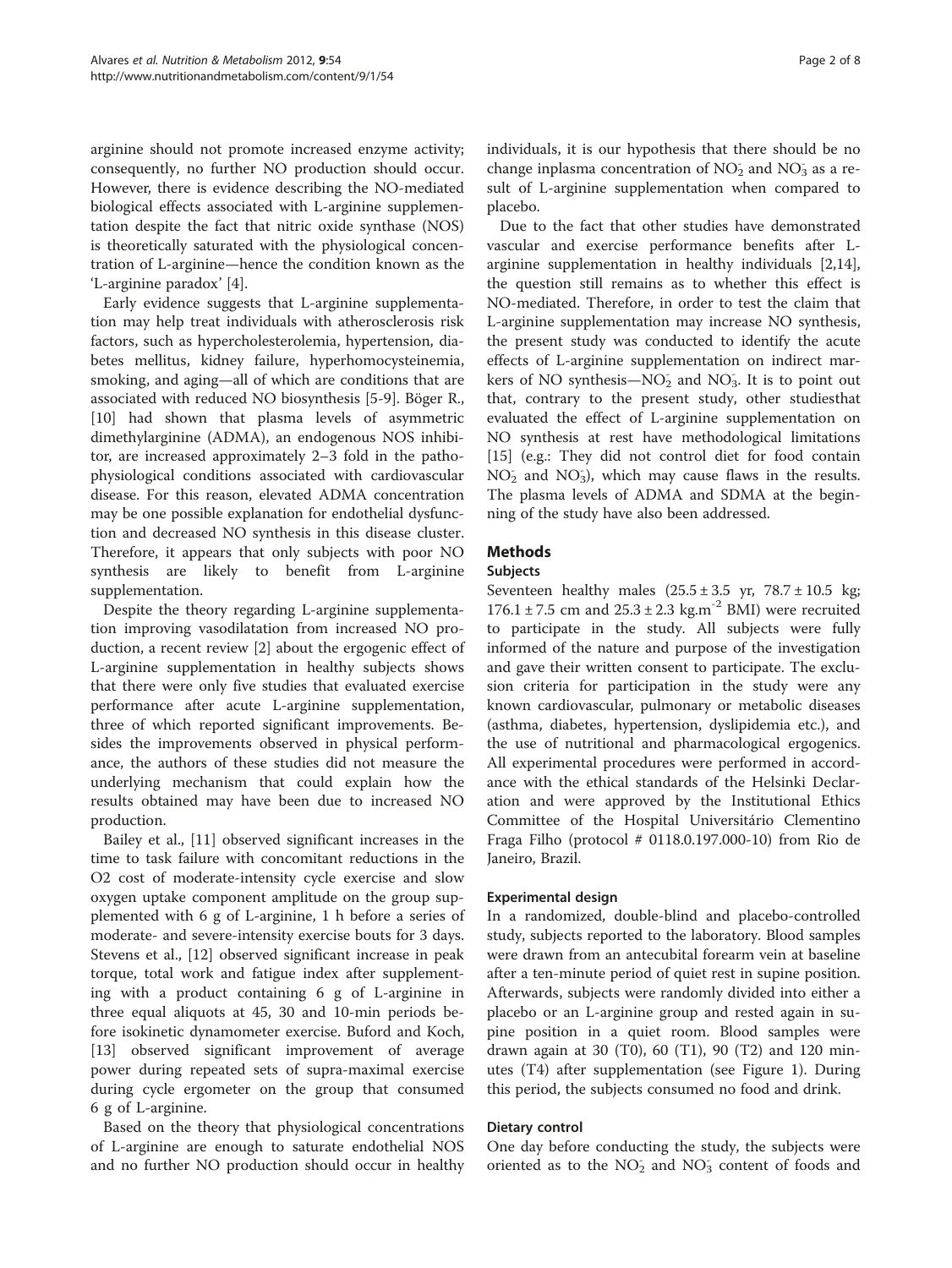<span id="page-2-0"></span>

were requested to restrict their diets from foods rich in NO<sub>2</sub> and NO<sub>3</sub>. A list describing foods and groups of food to be avoided and to be preferred was distributed to the subjects, in order to simplify their dietary choices for low NO<sub>2</sub> and NO<sub>3</sub> foods for the 24-hour period prior to the study. In short, the subjects were advised to avoid vegetable products, such as spinach and squash, which contain the highest amounts of  $NO<sub>3</sub>$  per serving. Sweets, nuts, fats and oils contain very little NO<sub>3</sub> per serving and were thus permitted. Red meat (beef, pork, lamb, mutton, and liver) and bean products contain the highest amounts of dietary NO<sub>2</sub> per serving and were to be avoided. Negligible sources of dietary  $\overline{\mathrm{NO_2}}$  are found in cottage cheese, fats such as butter or margarine, and various fruit juices. This dietary orientation was based on a list developed to estimates of dietary  $NO<sub>2</sub>$  and  $NO<sub>3</sub>$ [[16\]](#page-7-0). Adherence to the diet was controlled by twentyfour-hour recall conducted upon arrival for the study, in which each subject was interrogated as to their dietary intake for the 24 h period prior to arrival for the study. Further analysis of energy intake and macronutrients (as a percentage of total energy) from the twenty-four-hour recall of each subject of both L-arginine and placebo groups was performed by using a nutrition analysis software program (dietWin Professional 2008 for windows, version 2.0, Porto Alegre, RS, Brazil).

#### Supplementation

Ten minutes after baseline blood sample, all subjects were orally administered either 6 g of encapsulated Larginine hydrochloride or placebo (as corn starch) in identical forms with 400 mL of  $H_2O$  Milli-Q in a double-blind and randomized manner. We chose to provide 6 g of L-arginine, because such a dose would be well-tolerated when consumed orally, and was reported to increase vasodilatation [[17](#page-7-0)].

## Nitric oxide production

The blood was drawn from antecubital veins and collected in EDTA-containing tubes, and then immediately centrifuged at  $3000 g$  for 10 min at 4°C in order to separate the plasma, before storing it at −80°C for later analysis. NO production was assayed by measuring plasma  $NO<sub>2</sub> + NO<sub>3</sub>$  (NOx) as previously described by Li et al. [[18\]](#page-7-0). In brief, plasma was diluted in a proportion of 1:10 and 1:100 in order to analyze  $NO<sub>2</sub>$  and  $NO<sub>3</sub>$ , respectively. After dilution, 1 mL of each sample were filtered using a 10-kDa cutoff ultrafilter (Vivaspin 2, GE Healthcare<sup>®</sup>) at 14000 g for 15 min to remove high-molecular weight proteins. NO<sub>3</sub> was converted to NO<sub>2</sub> enzymatically by nitrate reductase EC 1.6.6.2 (Roche Diagnostics, Mannheim, Germany) from Aspergillus species. The solution, which consisted of 200 μL of sample, 120 μM NADPH and 2 μM FAD, was incubated at room temperature for 1 h. Following the conversion of  $NO<sub>3</sub>$  to NO<sub>2</sub>, the sample was incubated at 24°C with 316 mM 2,3-diaminonaphthalene to convert  $NO<sub>2</sub>$  into the highly fluorescent 2,3-naphthotriazole followed by addition of 2.8 M NaOH and immediately analyzed by highperformance liquid chromatography (HPLC). The HPLC device was equipped with a 5-μm reversed-phase C8 column Discovery<sup>®</sup> (150 x 4,6 mm, I.D.) guarded by a 40μm reversed-phase C18 guard column Ascentis<sup>®</sup> (50 x 4,6 mm, I.D.) and a fluorescence detector model RF- $10AXL$  (Shimadzu®) monitoring excitation and emission wavelengths at 375 nm and 415 nm, respectively. Both columns were obtained from Supelco (Bellefonte, PA, USA). The mobile phase (1.0 mL/min) was 15 mM sodium phosphate buffer (pH 7.5) and methanol.

Oxidation of NO via several metabolic reactions results in the formation of nitrite  $(NO<sub>2</sub>)$  and nitrate (NO<sub>3</sub>) as the two major end products [\[19](#page-7-0)]. The principal oxidation product of NO synthesis in aqueous solutions (in the absence of biological constituents such as hemoproteins) is  $NO<sub>2</sub>$ . The further oxidation to  $NO<sub>3</sub>$  requires the presence of additional oxidizing species such as oxyhemoproteins [[20\]](#page-7-0). For example, NO is quickly oxidized to NO<sub>2</sub> via autoxidation in aqueous solutions, such as biological fluids, and may react with superoxide anions to produce peroxynitrites. In the presence of heme groups in proteins such as hemoglobin and myoglobin, NO reacts with oxyhemoglobin to produce metahemoglobin and NO<sub>3</sub>. Therefore, measurement of NO<sub>2</sub> and NO<sub>3</sub> in various biological fluids turned out to be the most suitable, practical and reliable non-invasive method to assess systemic NO synthesis in vivo [[19\]](#page-7-0).

#### Plasma amino acids

The amino acids L-arginine, L-citrulline and L-ornithine were analyzed as previously described by Wu and Meininger [\[21\]](#page-7-0). In brief, 50 μL of plasma was mixed with 50 μL of 1.5 M perchloric acid  $(v/v)$  to remove proteins. After 2 min at room temperature, 1.125 mL  $H_2O$  and 25 μL potassium carbonate was added. The tubes were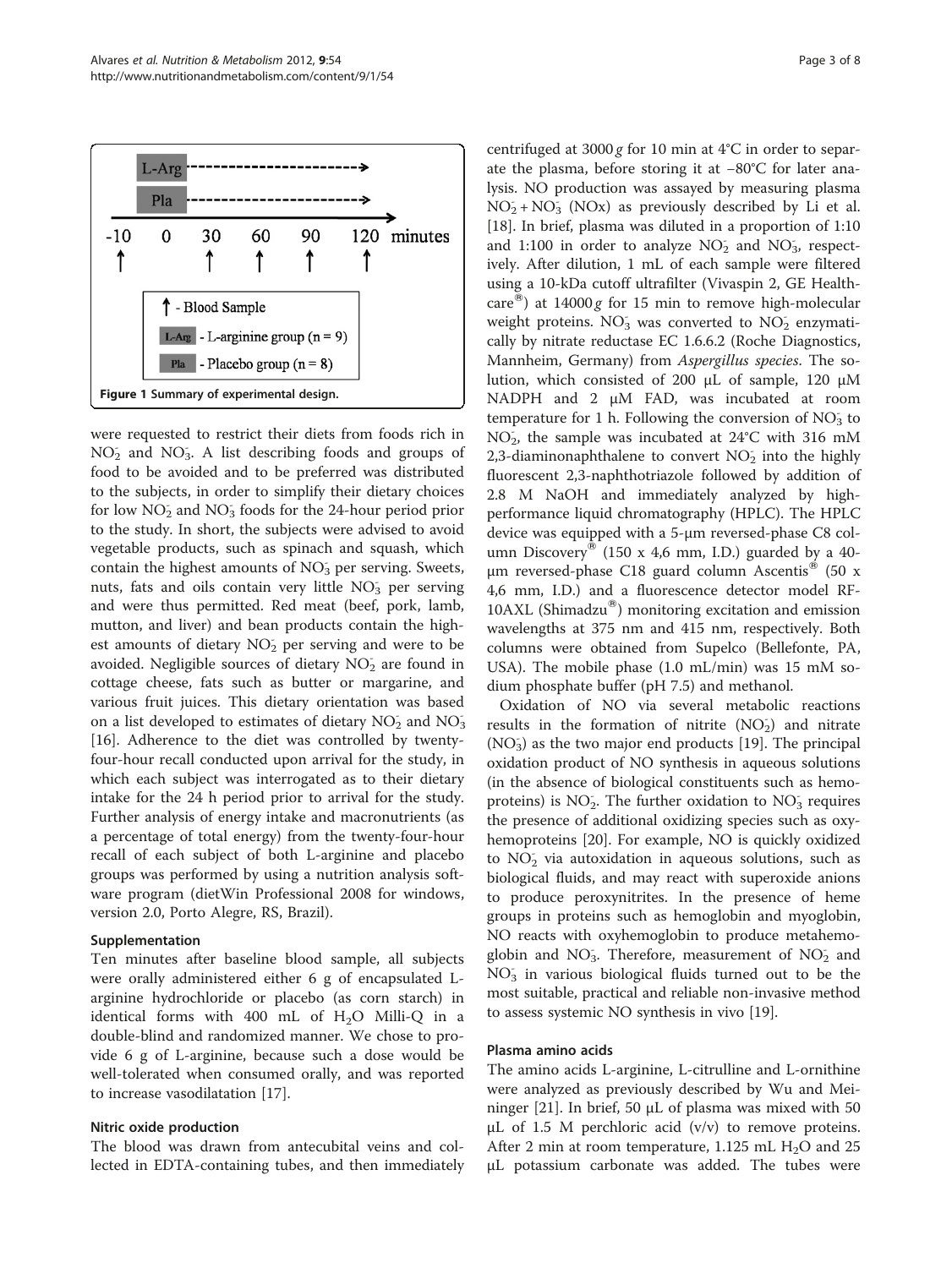<span id="page-3-0"></span>centrifuged at  $10000 g$  for 2 min. The sample (25  $\mu$ L) was mixed with 25 μL of the o-phthaldialdehyde (OPA) reagent solution (v/v) for 1 min. The solution derivatized was immediately analyzed by HPLC. The HPLC device was equipped with a 3-μm reversed-phase C18 column Kromasil<sup>®</sup> (150 x 4.6 mm, I.D.) guarded by a 40-µm reversed-phase C18 guard column Ascentis<sup>®</sup> (50 x 4.6 mm, I.D.) and a fluorescence detector model RF-10AXL (Shimadzu $^{\circledR}$ ) monitoring excitation and emission wavelengths at 340 nm and 455 nm, respectively. These chromatographic methods are highly sensitive, specific, and accurate, as well as provide a useful tool to study the L-arginine—NO pathway.

## ADMA and SDMA analysis

The plasma concentrations of ADMA and SDMA were analyzed as previously described by Wu and Meininger [[21](#page-7-0)]. In brief, 200  $\mu$ L of plasma was mixed with 100  $\mu$ L of 1.5 M perchloric acid  $(v/v)$  to remove proteins, followed by 50 μL of 2 M potassium carbonate and 700 μL of phosphate buffer (pH 7.0). The whole solution was loaded into a solid-phase extraction column (Oasis MCX) and the elution solvent was removed using a sample concentrator system (Savant SpeedVac Concentrator, Thermo Fisher Scientific Inc.). The residues were suspended in 200 μL H<sub>2</sub>O. The sample (15 μL) was mixed with 15 μL of the OPA reagent (v/v) for 1 min. The solution derivatized was immediately analyzed by HPLC. The HPLC device was equipped with a Nucleosil 100–5 C6H5 column (250 x 4.6 mm, I.D; Manchery Nagel, Easton, PA) and a fluorescence detector model RF-10AXL (Shimadzu $^{\circledR}$ ) monitored excitation and emission wavelengths at 340 nm and 455 nm, respectively. All chromatographic procedures were performed at room temperature.

## Statistical analysis

A Two-way ANOVA with repeated measures on two factors (2 x 5; group x time) was utilized to identify differences in NOx and plasma amino acids at each time point. Calculation of the integrated plasma NOx concentration [area under the curve (AUC)] was determined by the use of a trapezoidal method (baseline NOx concentration:  $y = 0$ ). Unpaired Student *t*-test was utilized to identify differences in plasma concentrations of ADMA, SDMA and L-arginine/ADMA ratio at the onset of the study. Statistical significance was set at the 0.05 level of confidence. All analyses were performed using GraphPad Prism version 5.00 for Windows (GraphPad Software, San Diego California USA).

## Results

## Subject characteristics

At the study onset there were no significant differences between the randomly assigned placebo versus L- arginine groups with respect to age, height, body weight, BMI, body fat (see Table 1).

## Dietary control

Based on the evaluation of the twenty-four-hour recall, all subjects of both the L-arginine and placebo groups had apparently adhered to the dietary orientation and avoided all foods listed as high in  $NO<sub>2</sub>$  and  $NO<sub>3</sub>$ . There was no significant difference in energy intake and percentage of macronutrients before 24 h of beginning the study between L-arginine and placebo groups  $(2663 \pm 508.5 \text{ vs } 2905 \pm 641.6 \text{ kcal}; 52.9 \pm 6.3 \text{ vs } 2905 \pm 6.3 \text{ vs } 2905 \pm 6.3 \text{ cc} \cdot \text{m}^2)$ 53.6  $\pm$  5.8% carbohydrates; 21.6  $\pm$  4.8 vs 21.7  $\pm$  5.1% protein;  $25.5 \pm 7.9$  vs  $24.7 \pm 6.4\%$  fat).

## Nitric oxide production

Plasma  $NO<sub>2</sub><sup>-</sup> + NO<sub>3</sub>$  (NOx) concentrations at each time point are depicted in Figure [2](#page-4-0). No significant differences were found between groups at any time point. Figure [3](#page-4-0) presents the data for the total integrated NOx AUC during the 120 min post supplementation period. The integrated AUC revealed that despite a 15% higher, the L-arginine supplementation did not resulted in greater NOx response than placebo group over the time  $(P > 0.05)$ .

## Plasma amino acids

The plasma concentrations of L-arginine, L-citrulline and L-ornithine at each time point are depicted in Table [2](#page-5-0). No significant difference between groups was observed at baseline. Plasma L-arginine increased significantly at 30 min  $(209.9 \pm 39.1 \text{ vs } 123.3 \pm 44.6 \text{ } \mu \text{mol/L}, P < 0.001)$ , 60 min  $(192.3 \pm 51.3 \text{ vs } 133.4 \pm 36.0 \text{ \mu} \text{mol/L}, P < 0.05)$ , 90 min  $(204.9 \pm 55.1 \text{ vs } 138.8 \pm 42.2 \text{ µmol/L}, P < 0.05)$  and 120 min  $(224.7 \pm 57.8 \text{ vs } 150.8 \pm 34.8 \text{ }\mu\text{mol/L}, P < 0.01)$ after supplementation in the L-arginine group, when compared to the placebo group (see Figure [4\)](#page-5-0). No significant change was observed between groups in plasma Lcitrulline and L-ornithine at any time point.

| L-Arg $(N=9)$   | $PIa (N = 8)$   |
|-----------------|-----------------|
| $76.0 + 4.6$    | $24.9 \pm 1.7$  |
| $175.4 + 7.7$   | $177.0 \pm 7.6$ |
| $79.3 \pm 12.5$ | $78.1 + 8.4$    |
| $25.7 + 2.4$    | $74.9 + 7.3$    |
| $14.4 + 5.6$    | $16.4 + 2.5$    |
| $0.43 \pm 0.19$ | $0.39 \pm 0.15$ |
| $453 \pm 282$   | $438 + 272$     |
| $1.83 \pm 1.13$ | $1.70 \pm 0.62$ |
|                 |                 |

The values are mean  $\pm$  standard deviation. L-Arg = L-arginine supplemented group; Pla = Placebo group.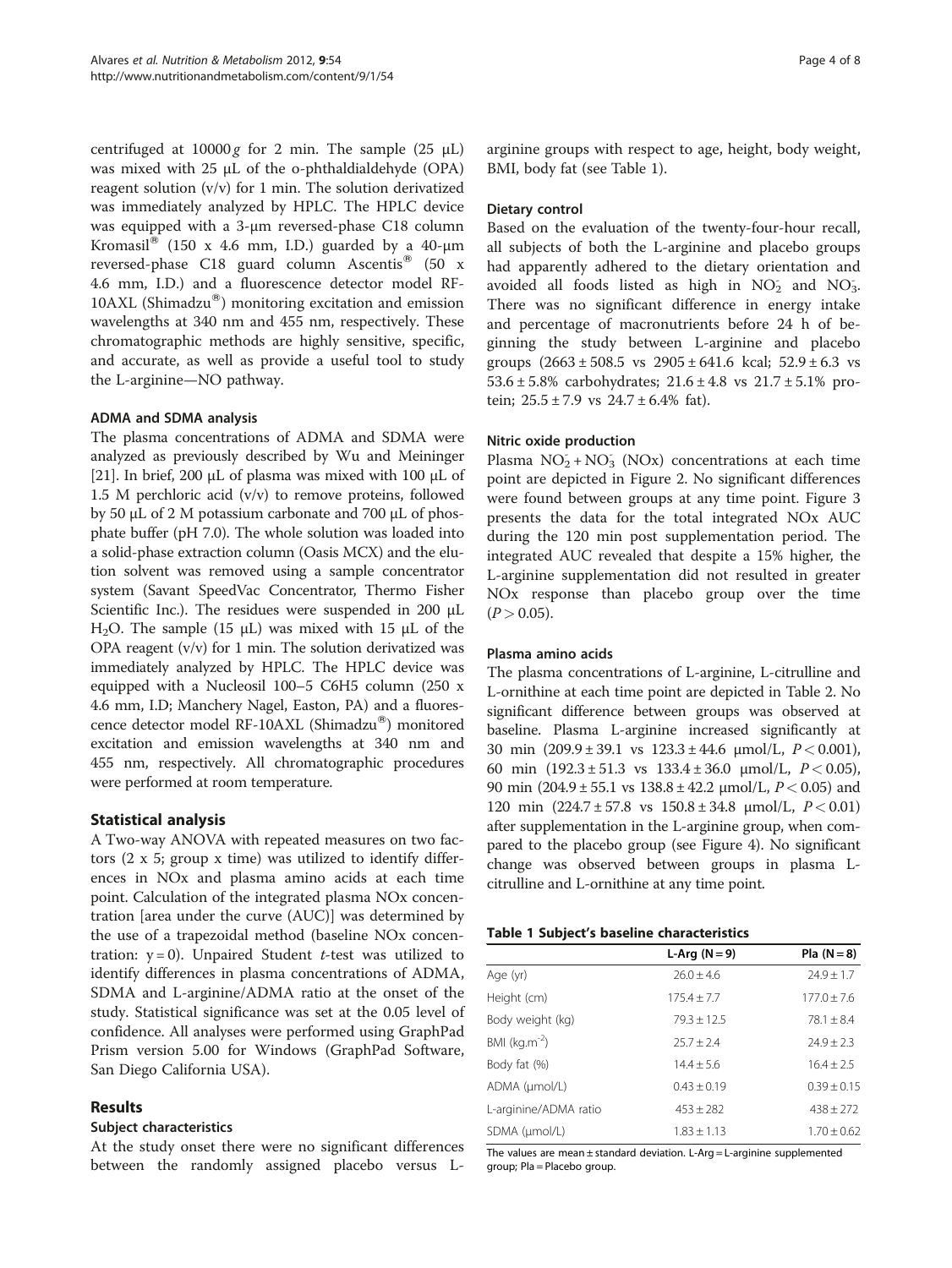<span id="page-4-0"></span>

### Plasma ADMA and SDMA

At the onset of the study, there were no significant differences in plasma levels of ADMA, SDMA and Larginine/ADMA ratio between the randomly assigned placebo versus L-arginine groups  $(0.43 \pm 0.19)$  vs  $0.39 \pm 0.15$  μmol/L and  $1.83 \pm 1.13$  vs  $1.70 \pm 0.62$  μmol/L) (see Table [1\)](#page-3-0).

### **Discussion**

Dietary supplements containing the semi-essential amino acid L-arginine (the only substrate of NOS) have been introduced in the market, claiming to promote vasodilatation by increasing production of NO. In the present study, we found that in healthy subjects 6 g of oral L-arginine supplementation did not stimulate an increase in NO production when compared with the placebo group. Additionally, no significant increases were observed in plasma L-citrulline, which is the by-product of NO synthesis from L-arginine. Furthermore, no significant differences in plasma concentrations of ADMA



and SDMA at onset of the study were observed between the L-arginine and placebo groups.

Several studies had showed no significant difference in NO production (measured by NO<sub>2</sub> and NO<sub>3</sub>) after Larginine supplementation [\[22](#page-7-0)-[24](#page-7-0)]. Liu et al. [[22\]](#page-7-0) did not observe any significant differences in plasma  $NO<sub>2</sub>$  and NO<sub>3</sub> concentrations after orally supplementing ten healthy male athletes with 6 g of L-arginine (as free form) or placebo for 3 days. Koppo et al. [\[23](#page-7-0)] observed no significant difference in urinary  $NO<sub>2</sub>$  and  $NO<sub>3</sub>$  after 14 days of supplementing seven physically active healthy males with 7.2 g of L-arginine hydrochloride  $(3 \times 3$  capsules of 805 mg), and Tang et al. [[24\]](#page-7-0) also did not observed any significant difference on NO synthesis (measured by plasma  $NO<sub>2</sub>$  and  $NO<sub>3</sub>$ ) in eight healthy young men after an single dose of 10 g of L-arginine. Since all subjects of these studies were submitted to exercise, the results of these studies are not surprising due to the very nature of the underlying mechanism of NO synthesis: vascular shear stress is considered the main stimulus for endothelial NO production during exercise [[25\]](#page-7-0). Therefore, there should theoretically be no need for supplementary L-arginine to synthesize NO during exercise.

Regarding studies at rest condition, Blum et al. [[26](#page-7-0)] investigated the effects of oral L-arginine (9 g daily for one month) on NO bioactivity in 10 healthy postmenopausal women. After the supplementation period, the authors observed no significant difference in serum  $NO<sub>2</sub>$ and NO<sub>3</sub> concentrations. In another study, Evans et al. [[27\]](#page-7-0) also did not find significant differences in serum NO<sub>2</sub> and NO<sub>3</sub> concentrations after submitting twelve healthy subjects to take L-arginine for 1-week periods at daily doses of  $3, 9, 21$ , and  $30$  g. Schwedhelm et al.,  $[28]$  $[28]$  $[28]$ published a study with the purpose of investigating the pharmacokinetic and pharmacodynamics properties of oral L-arginine with regard to NO metabolism. Twenty healthy subjects were submitted to two doses of Larginine supplementation (1 g of arginine sustainedrelease tree times per day or 1.6 g of immediate-release arginine two times per day) for 7 days. At baseline and on day 7, a single dose of L-arginine supplementation (half of the total daily dose, respectively) was administered and blood samples were drawn at 0, 0.5, 1, 2, 3, 4, 6, 8, 12, 16 and 24 h after supplementation. The authors observed no significant differences in urinary excretion of nitrate at any time point, despite increases in plasma L-arginine concentrations after the supplementation  $(T_{max} = 3.7 \pm 1.3)$  h for arginine sustained-release and  $0.7 \pm 0.1$  h for arginine immediate-release). In the present study, the plasma L-arginine concentrations increased significantly after 30 min of L-arginine supplementation when compared to placebo group, and maintained high throughout the study period. Furthermore,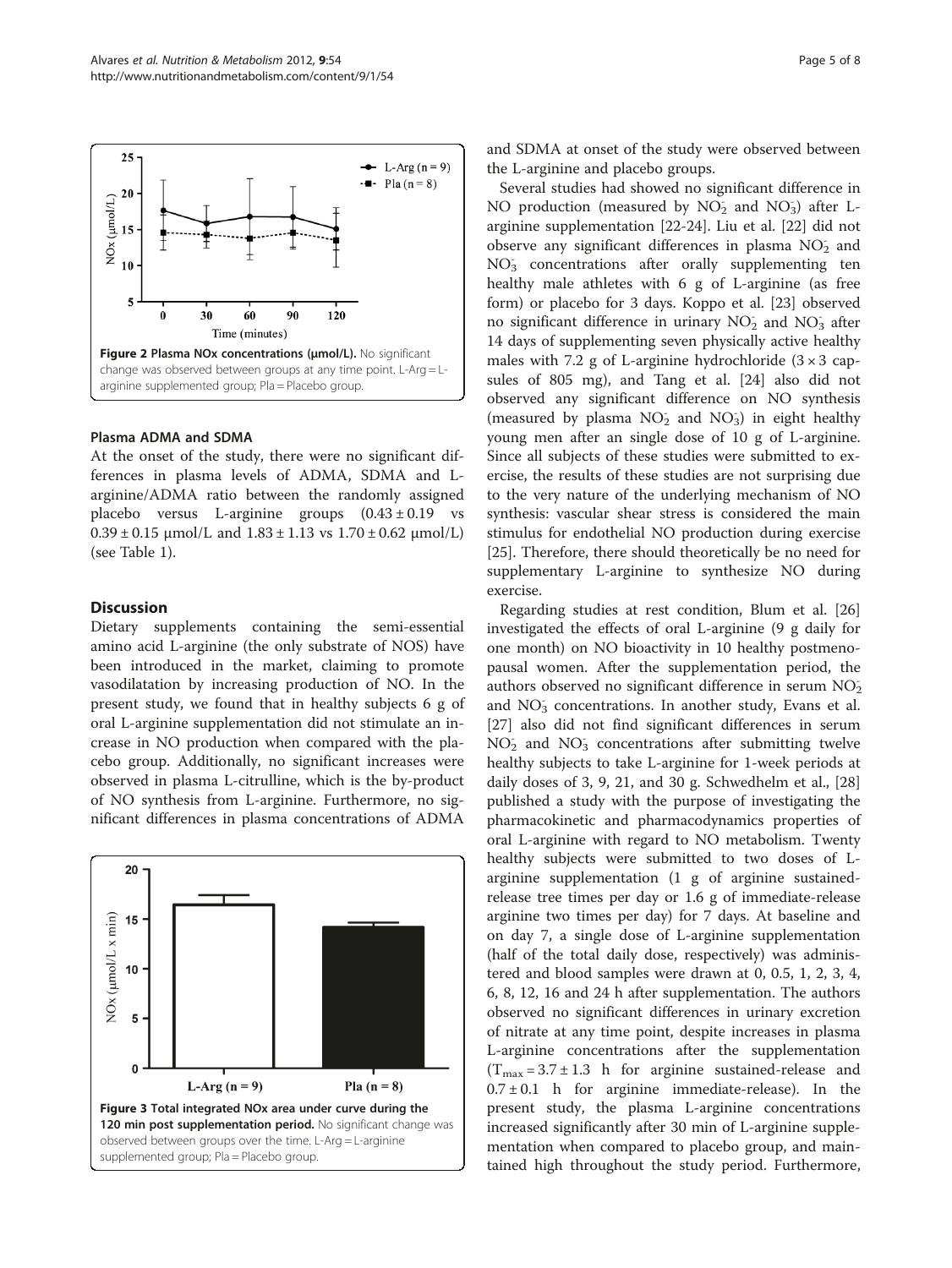<span id="page-5-0"></span>Table 2 Values of plasma amino acids (µmol/L) at −10, 30, 60, 90 and 120 minutes post-supplementation

| Amino acid   | L-Arg $(n=9)$ |                   |            |       | Pla $(n=8)$    |       |            |            |       |            |
|--------------|---------------|-------------------|------------|-------|----------------|-------|------------|------------|-------|------------|
|              | $-10$         | 30                | 60         | 90    | 120            | $-10$ | 30         | 60         | 90    | 120        |
| L-citrulline | 57.4          | 125.2             | 75.2       | 89.7  | 82.2           | 56.2  | 76.9       | 66.2       | 75.9  | 79.8       |
|              | ±31.2         | ±136.3            | ±45.4      | ±92.9 | ±78.0          | ±28.1 | ±26.3      | ±43.0      | ±53.9 | $\pm 63.0$ |
| L-arginine   | 151.7         | 209.9             | 192.3      | 204.9 | 224.7          | 146.2 | 123.3      | 133.4      | 138.8 | 150.8      |
|              | $\pm$ 33.9    | $\pm$ 39.1*** $+$ | $\pm 51.3$ | ±55.1 | $\pm 57.8$ $a$ | ±44.3 | ±44.6      | $\pm 36.0$ | ±42.2 | ±34.8      |
| L-ornithine  | 127.5         | 153.2             | 154.0      | 143.7 | 147.0          | 93.4  | 119.8      | 101.1      | 105.5 | 110.4      |
|              | ±87.1         | $\pm 84.9$        | $\pm 65.7$ | ±55.9 | $\pm 65.4$     | ±23.7 | $\pm 88.8$ | ±49.6      | ±59.9 | ±59.2      |
|              |               |                   |            |       |                |       |            |            |       |            |

The values are mean±standard deviation. The symbols \*\*\*(P < 0.001), \*\*(P < 0.01) and \*(P < 0.05) denotes significantly different from placebo at same time point;  $^{\text{a}}$ denotes significantly different from time −10. L-Arg = L-arginine supplemented group; Pla = Placebo group.

no significant differences were observed in plasma concentrations of L-ornithine and L-citrulline at any time point between the groups.

It is important to point out that, contrary to the present study, neither of the above mentioned studies controlled the intake of food rich in  $NO<sub>2</sub>$  and  $NO<sub>3</sub>$  from subject's diet before or during the study. Most  $NO<sub>2</sub>$  and NO<sub>3</sub> comes from diet (vegetable products contain the highest levels of NO<sub>3</sub>; meat and bean products contain the highest levels of  $NO<sub>2</sub>$ ), which may alter the results of the analysis. Thus, endogenous synthesis of NO may not be adequately measured by  $\overline{\text{NO}_2}$  and  $\overline{\text{NO}_3}$  in plasma and urine if the diet is not controlled.

Measurement of  $NO<sub>2</sub>$  and  $NO<sub>3</sub>$  in various biological fluids turned out to be the most suitable, practical and reliable non-invasive method to assess systemic NO synthesis in vivo [[19\]](#page-7-0). In the present study, NO synthesis was quantified by measuring plasma  $NO<sub>2</sub> + NO<sub>3</sub> (NOx)$ via high-performance liquid chromatography. Most of the studies [[22](#page-7-0)-[24\]](#page-7-0) had analyzed NO synthesis by using Griess reaction. The acidic conditions under which experiments using Griess reaction are conducted favor the formation of S-nitroso compounds from  $NO<sub>2</sub>$  and reduced thiols. Thus, the measurement of  $NO<sub>2</sub>$  and  $NO<sub>3</sub>$ in biological fluids by assays based on the Griess is



subject to interference by many substances acting at different places in the Griess reaction and the following spectrophotometric measurement in the same wavelength (normal absorbance at 540 nm). Therefore, studies using Griess reaction to detect stable metabolites (NO<sub>2</sub> and NO<sub>3</sub>) to measure NO synthesis may have significant methodological limitations, as compared to fluorometric techniques associated with HPLC.

Bailey et al. [\[11](#page-6-0)] observed significant increases in plasma NO<sub>2</sub> after supplementing nine healthy recreationally active men with a supplement that contained 6 g of L-arginine (dissolved in 500 mL of water) as compared to placebo. It is important to note that this study associated other amino acids besides L-arginine, including L-citrulline (quantities not expressed in the study), which have been shown to increase NO production, as measured by plasma concentrations of  $NO<sub>2</sub>$  [\[29\]](#page-7-0) and urinary excretion of NO<sub>3</sub> and cGMP [[28](#page-7-0)]. Interestingly, the authors did not measure plasma NO<sub>2</sub> at baseline; they had just done so 1 hour after supplementation, which is a major methodological limitation, since it is not known whether there were any differences in the samples prior to supplementation. Furthermore, taking into consideration that diet can influence nitrite plasma concentrations, no dietary control to limit the consumption of foods rich in  $NO<sub>2</sub>$  and  $NO<sub>3</sub>$  was conducted.

Others studies also have showed improvements in NO production by using L-arginine supplementation [\[30-33](#page-7-0)]. However, all of these studies had administered L-arginine in subjects with some cardiovascular risk factors or cardiopathy. It appears that L-arginine is a limiting factor for NO synthesis in patients at risk for atherosclerosis, but not for healthy individuals [\[34](#page-7-0)]. Therefore, Larginine supplementation may be necessary only for individuals with atherosclerosis risk factors.

Among the possible explanations for this phenomenon is the presence of high levels of asymmetric dimethylarginine (ADMA), an endogenous NOS inhibitor. Higher concentrations of ADMA were encountered in individuals with atherosclerosis, as well as in individuals with atherosclerosis risk factors, such as hypercholesterolaemia,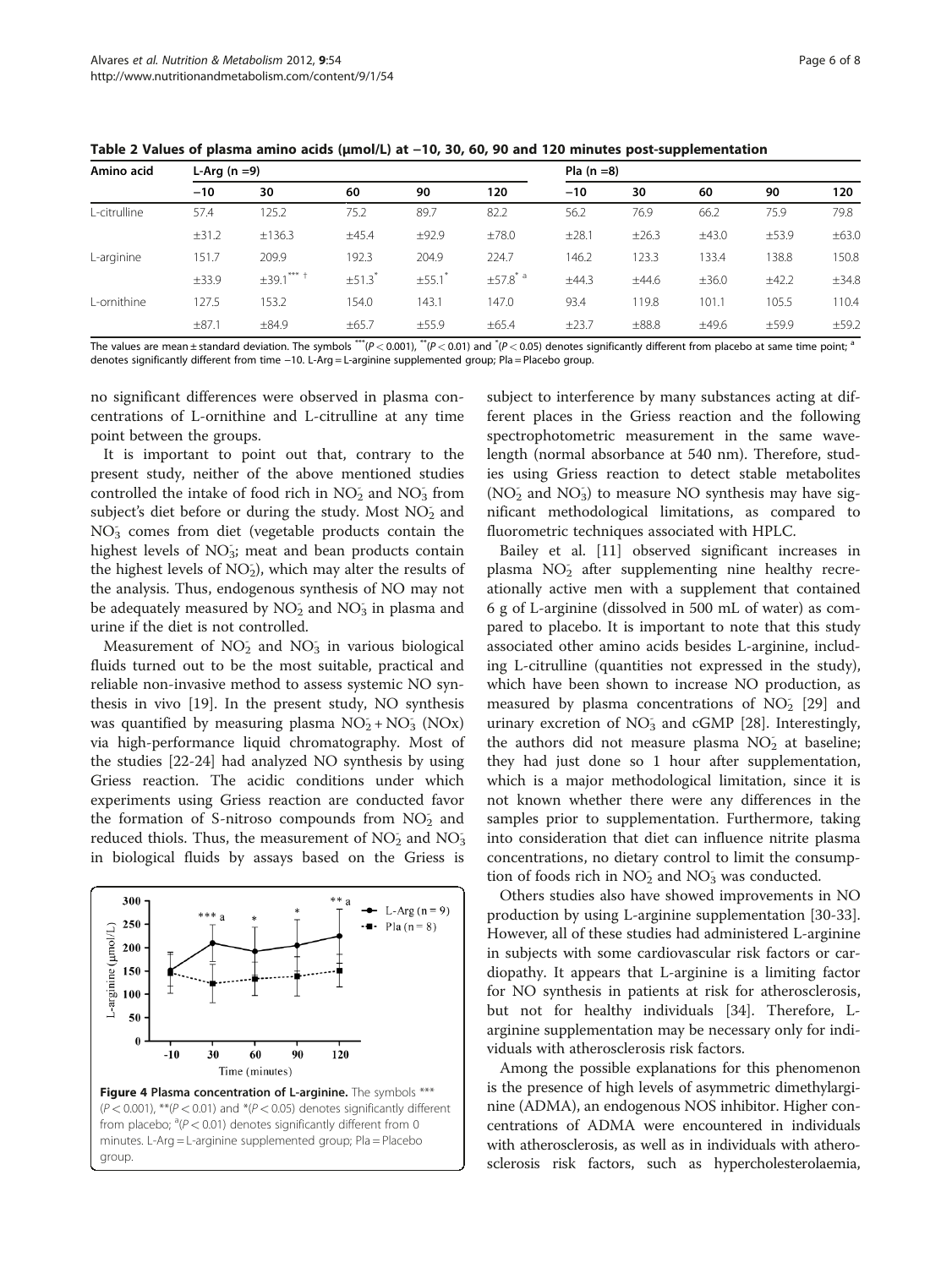<span id="page-6-0"></span>hypertension, diabetes mellitus, kidney failure, hyperhomocysteinaemia, smoking and aging [10]. Physiological levels of L-arginine and the presence of normal concentrations of ADMA saturate the endothelial NOS enzyme, promoting NO production. In these conditions, Larginine supplementation does not affect enzyme activity. In contrast, in the presence of elevated plasma concentrations of ADMA the endothelial NOS activity diminishes, resulting in lower physiological levels of NO production. SDMA has no effect on NOS activity but may compete with L-arginine for the  $y$  + transport system [\[35\]](#page-7-0). Under these conditions, L-arginine supplementation may reestablish the L-arginine/ADMA ratio in order to activate endothelial NOS [4]. Therefore, L-arginine supplementation may exert a beneficial effect on vascular function.

In the present study, we observed no significant difference in plasma concentrations of ADMA, SDMA and Larginine/ADMA ratio at baseline between the groups. This finding may explain the absence of significant changes in NO production after L-arginine supplementation. The baseline plasma concentrations of ADMA observed in the present study are similar to previous studies in healthy subjects which reported ADMA concentrations ranging between 0.3 and 0.9 μmol/L [\[36-38](#page-7-0)]. Therefore, it may be speculated that there should be no further increase in NO production after L-arginine supplementation in subjects with normal levels of ADMA.

Böger et al., [[34\]](#page-7-0) observed that plasma ADMA levels were significantly higher in hypercholesterolemic subjects than in normocholesterolemic control subjects  $(2.17 \pm 0.15$  and  $1.03 \pm 0.09$   $\mu$ mol/L, respectively); and the higher levels of ADMA was associated with reduced NO synthesis. Therefore, it appears that high plasma ADMA concentrations may inhibit NOS enzyme, but low or normal plasma ADMA concentrations do not affect NO synthesis.

In conclusion, L-arginine supplementation does not increase NO production in healthy subjects with normal plasma ADMA concentrations. Therefore, it is not advisable to recommend dietary supplements containing L-arginine for the purposes of increasingacutely NO production in healthy subjects. This result does not discard the possible effect of L-arginine on NO production in individuals with pathophysiologicalconditions (e.g.: hypercholesterolaemia, hypertension, diabetes mellitus, kidney failure, hyperhomocysteinaemia, smoking and aging) and long-term studies are needed to identify whether L-arginine may provide some benefit.

#### Abbreviations

NO: Nitric oxide; NOS: Nitric oxide synthase; NOx: Nitrite + nitrate; NO<sub>2</sub>: Nitrite; NO3 - : Nitrate; HPLC: High-performance liquid chromatography; ANOVA: Analysis of variance; ADMA: Asymmetric dimethylarginine; SDMA: Symmetric dimethylarginine

#### Competing interests

Each author certifies that he or she has no commercial associations (e.g., consultancies, stock ownership, equity interest, patent/licensing arrangements, etc.) that might pose a conflict of interest in connection with the submitted article, except as disclosed on a separate attachment. All funding sources supporting the Work and all institutional or corporate affiliations of the authors are acknowledged in a footnote in the Work.

#### Authors' contributions

TSA contributed substantially to data acquisition and chromatographic analysis, statistical analysis and data interpretation, and was the manuscript writer. CACJ contributed substantially to chromatographic analysis, interpretation of results, and reviewing the manuscript. JTS contributed to data interpretation and manuscript revision. VMFP contributed to data interpretation and manuscript revision. All authors read and approved the final manuscript.

#### Acknowledgements

This work was supported by a grant from The Research Foundation of the State of Rio de Janeiro - FAPERJ (grant No. E-26/102.384/2009). TS Alvares received a research productivity scholarship from CNPq (No. 382295/2010-2). The authors would like to thank Ricky Toledano for the preparation of the English version of the manuscript.

#### Received: 20 December 2011 Accepted: 16 May 2012 Published: 12 June 2012

#### References

- 1. Kreider RB, Wilborn CD, Taylor L, Campbell B, Almada AL, Collins R, Cooke M, Earnest CP, Greenwood M, Kalman DS, Kerksick CM, Kleiner SM, Leutholtz B, Lopez H, Lowery LM, Mendel R, Smith A, Spano M, Wildman R, Willoughby DS, Ziegenfuss TN, Antonio J: ISSN Exercise & Sport Nutrition Review: Research & Recommendations. J Int Soc Sports Nutr 2010, 7:7.
- 2. Alvares TS, Meirelles CM, Bhambhani YN, Paschoalin VM, Gomes PS: L-arginine as a Potential Ergogenic Aid in Healthy Subjects. Sports Med 2011, 41(3):233–248.
- 3. Appleton J: Arginine: Clinical potential of a semi-essential amino. Altern Med Rev 2002, 7(6):512–522.
- 4. Bode-Böger SM, Scalera F, Ignarro LJ: The L-arginine paradox: importance of the L-arginine/asymmetrical dimethylarginine ratio. PharmacolTher 2007, 114(3):295–306.
- 5. Creager M, Gallagher S, Girerd X, Coleman S, Dzau V, Cooke J: L-Arginine improves endothelium-dependent vasodilation in hypercholesterolemic humans. J Clin Invest 1992, 90(4):1248–1253.
- 6. Clarkson P, Adams M, Powe A, Donald A, McCredie R, Robinson J, McCarthy S, Keech A, Celermajer D, Deanfiel J: Oral L-Arginnine improves endothelium-dependent dilation in hypercholesterolemic young adults. J Clin Invest 1996, 97(8):1989-1994.
- 7. Pieper G, Siebeneich W, Dondlinger L: Short-term oral administration of L-arginine reverses defective endothelium-dependent relaxation and cGMP generation in diabetes. Eur J Pharmacol 1996, 317(2–3):317–320.
- 8. Adams M, McCredie R, Jessup W, Robinson J, Sullivan D, Celermajer D: Oral L-Arginine improves endothelium-dependent dilatation and reduces monocyte adhesion to endothelial cells in young men with coronary artery disease. Atherosclerosis 1997, 129(2):261–269.
- 9. Lerman A, Burnett J Jr, Higano S, McKinley L, Holmes D Jr: Long-term L-Arginine supplementation improves small-vessel coronary endothelial function in humans. Circulation 1998, 97(21):2123–2128.
- 10. Böger R: Asymmetric Dimethylarginine, an Endogenous Inhibitor of Nitric Oxide Synthase, Explains the "L-Arginine Paradox" and Acts as a Novel Cardiovascular Risk Factor. J Nutr 2004, 134(10):2842S–2847S.
- 11. Bailey SJ, Winyard PG, Vanhatalo A, Blackwell JR, DiMenna FJ, Wilkerson DP, Jones AM: Acute L-arginine supplementation reduces the O2 cost of moderate-intensity exercise and enhances high-intensity exercise tolerance. J Appl Physiol 2010, 109(5):1394–1403.
- 12. Stevens BR, Godfrey MD, Kaminski TW, Braith RW: High-intensity dynamic human muscle performance enhanced by a metabolic intervention. Med Sci Sports Exerc 2000, 32(12):2102-2108.
- 13. Buford BN, Koch AJ: Glycine-arginine-alpha-ketoisocaproic acid improves performance of repeated cycling sprints. Med Sci Sports Exerc 2004, 36(4):583–587.